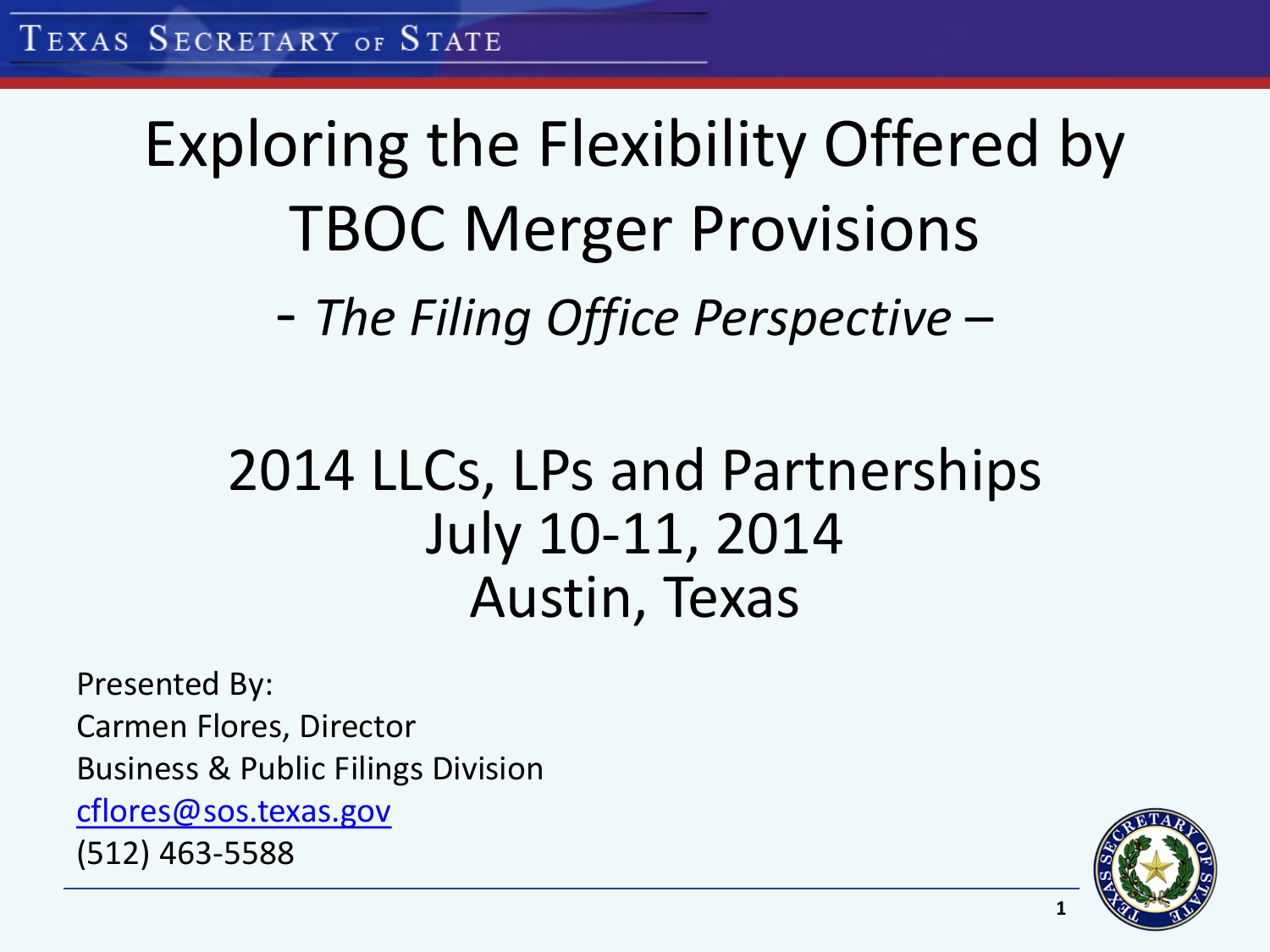# Merger Defined

• Model Entity Transactions Act (2007) "Merger" means a transaction in which two or more merging entities are combined into a surviving entity pursuant to a filing with the [Secretary of State]. Sec. 102 (23)

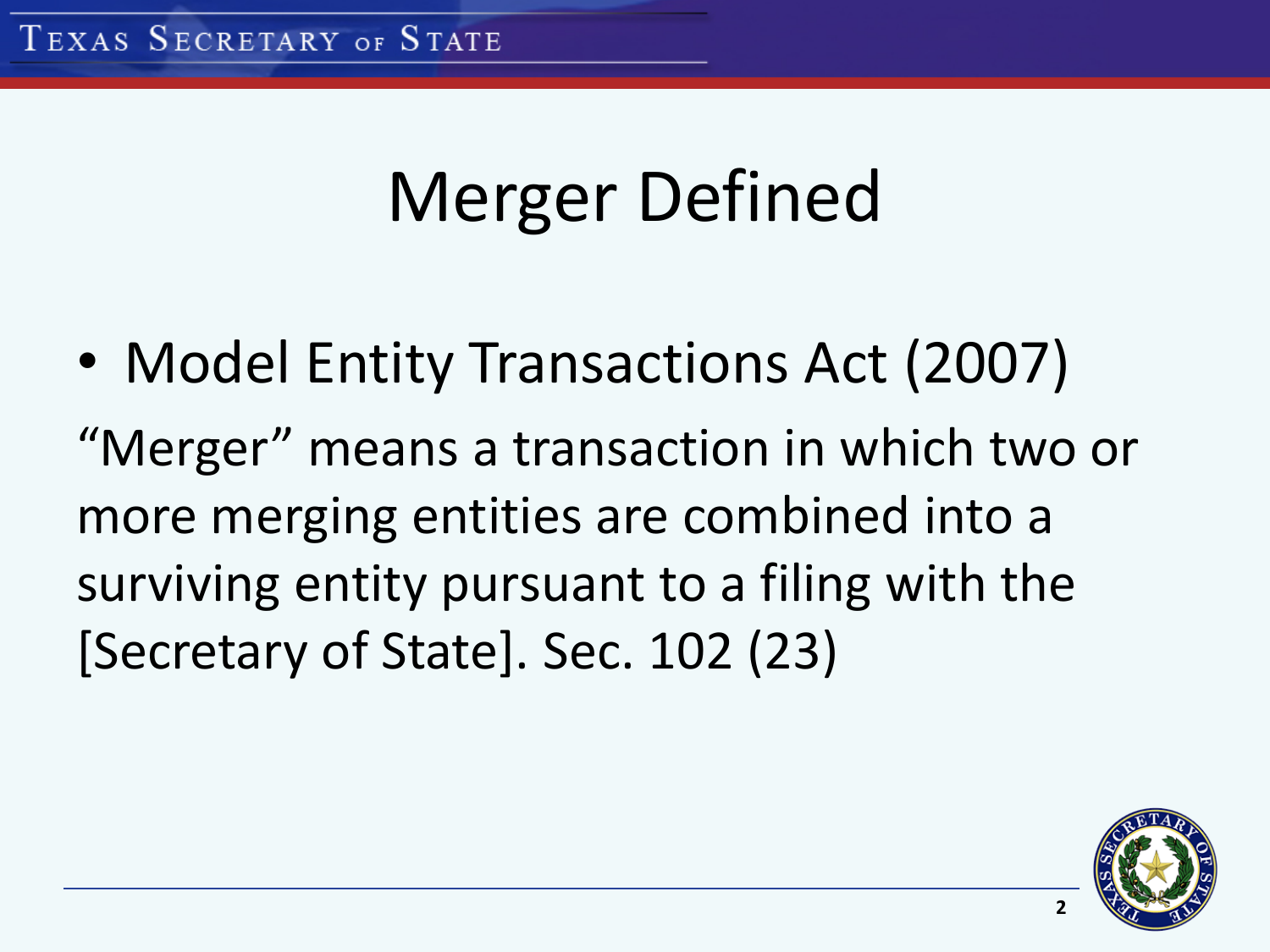### Merger Authorized

• Delaware, General Corporation Law

§ 251(a) Any 2 or more corporations existing under the laws of this State may merge into a single corporation, which may be any 1 of the constituent corporations or may consolidate into a new corporation formed by the consolidation, pursuant to an agreement of merger or consolidation, as the case may be, complying and approved in accordance with this section.

§§ 263 and 264 (authorize corporate mergers with partnerships and LLCs)

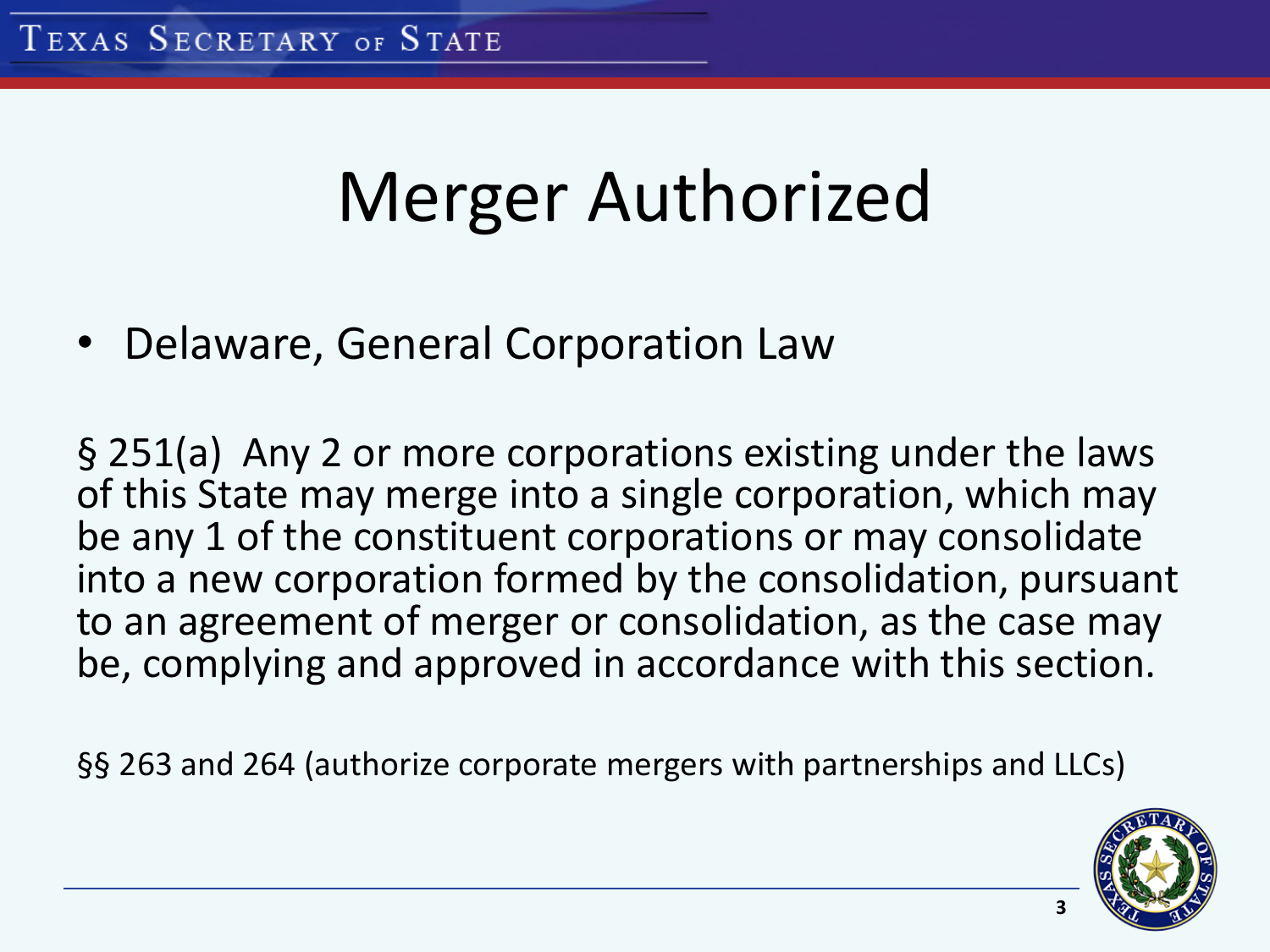# Merger Defined

### Section 1.002(55) BOC

- (B) The combination of one or more domestic entities with one or more domestic entities or non-code organizations resulting in:
	- (i) One or more surviving domestic entities or noncode organizations;
	- (ii) The creation of one or more new domestic entities or non-code organizations; or
	- (iii) One or more surviving domestic entities or noncode organizations and one or more new domestic or foreign entities or non-code organizations.

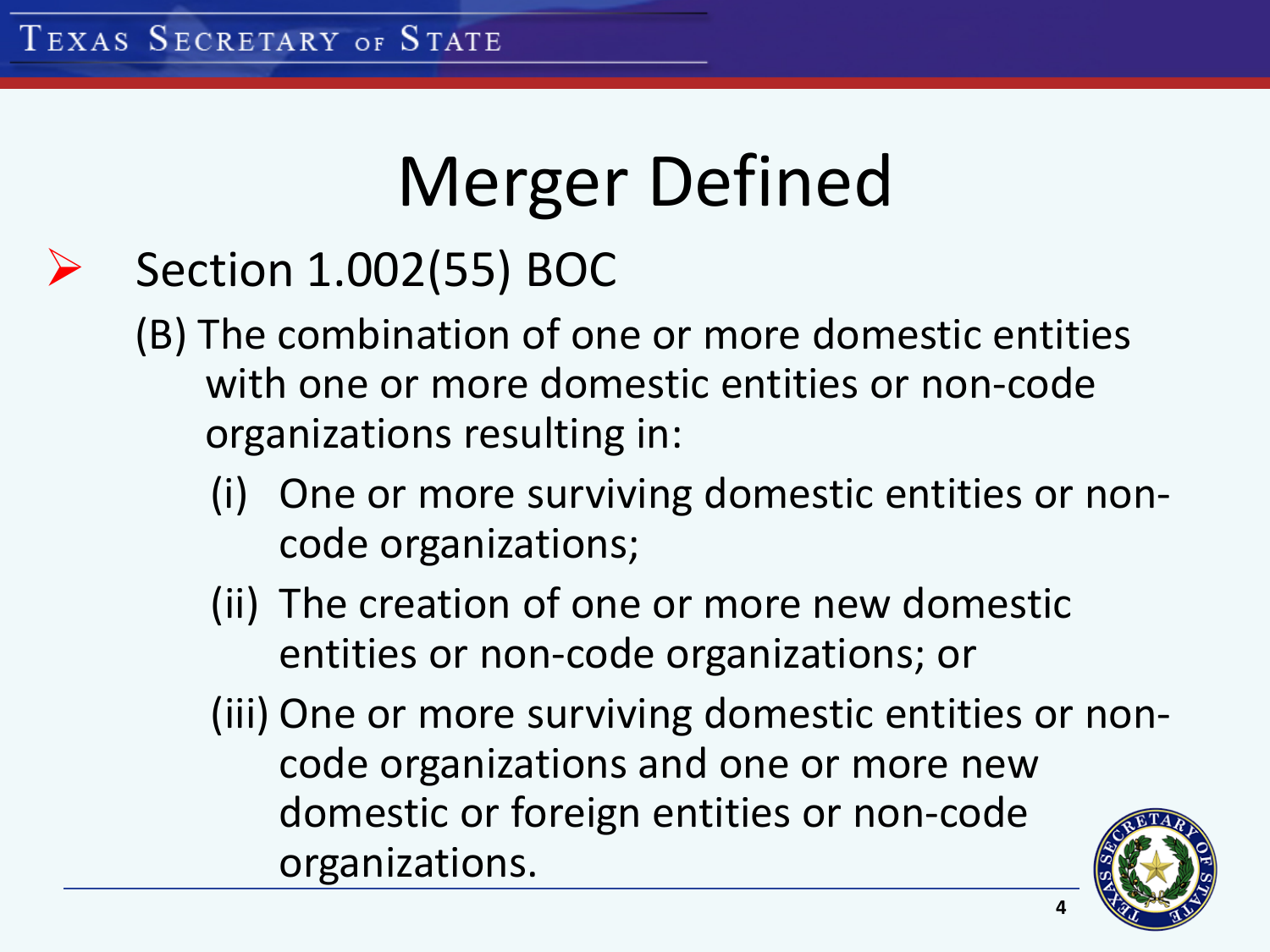# SOS Merger Form 622

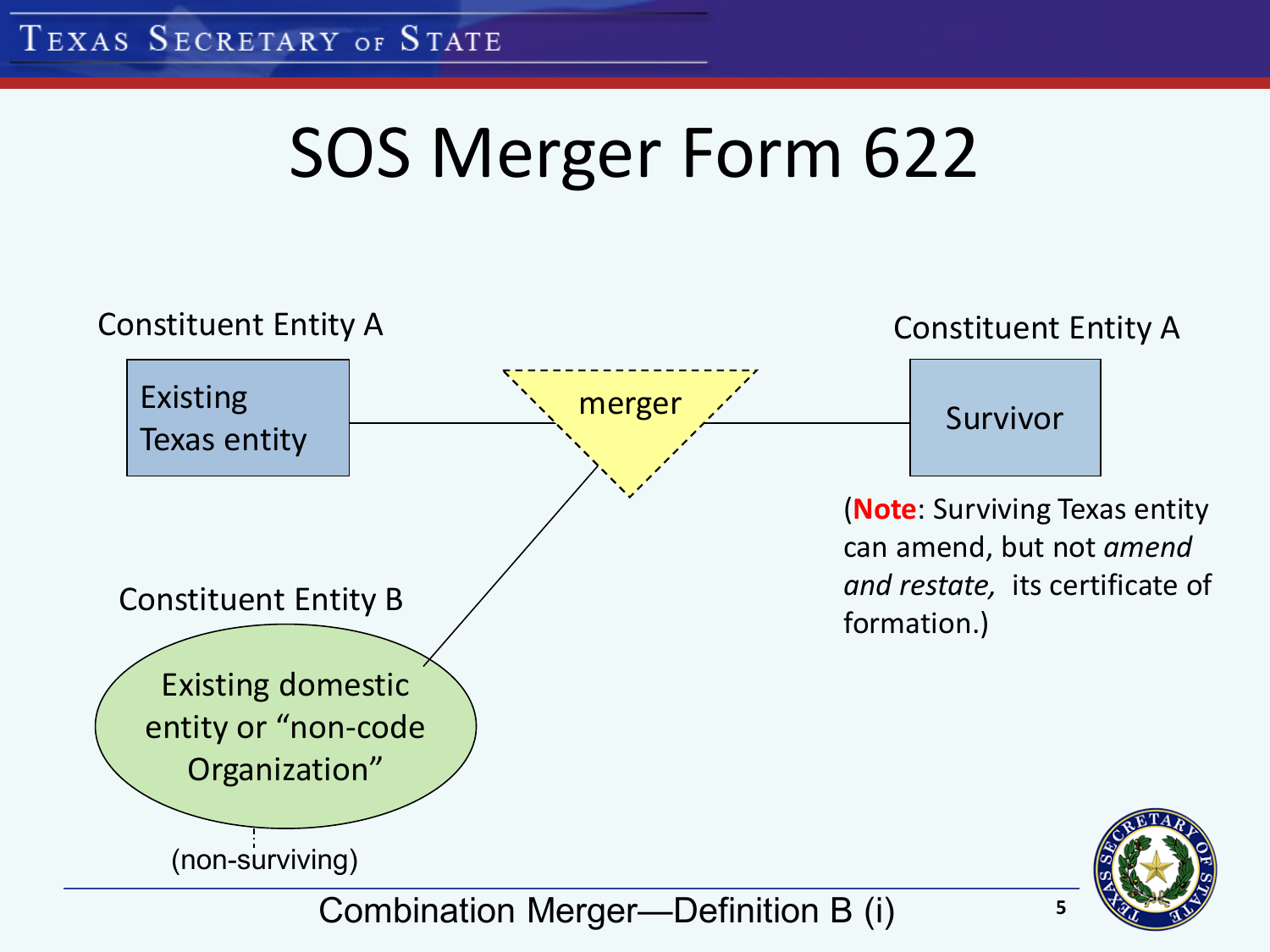# SOS Merger Form 622



Combination Merger—Definition B (ii)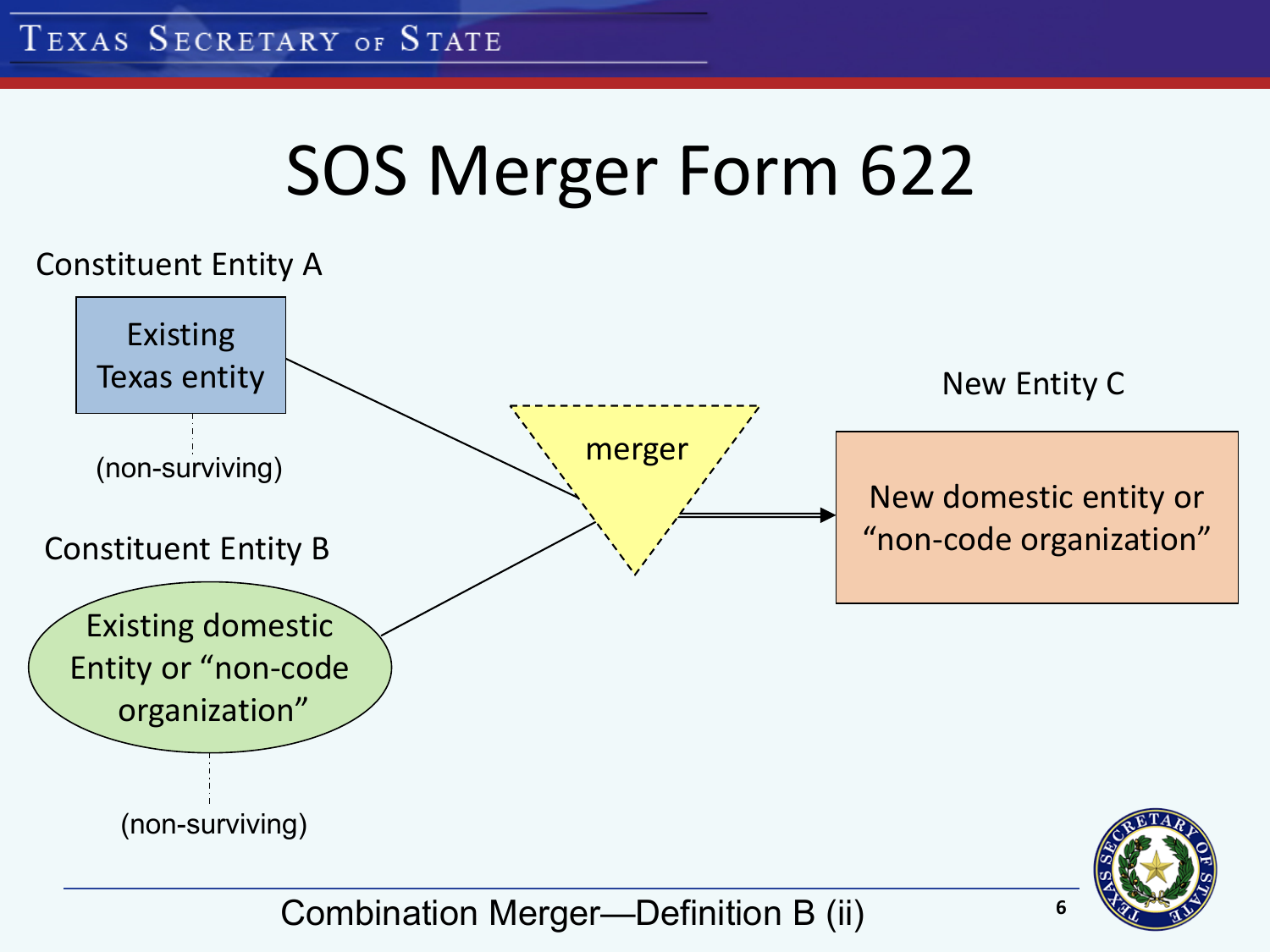## SOS Merger Form 622



Combination Merger—Definition B (iii)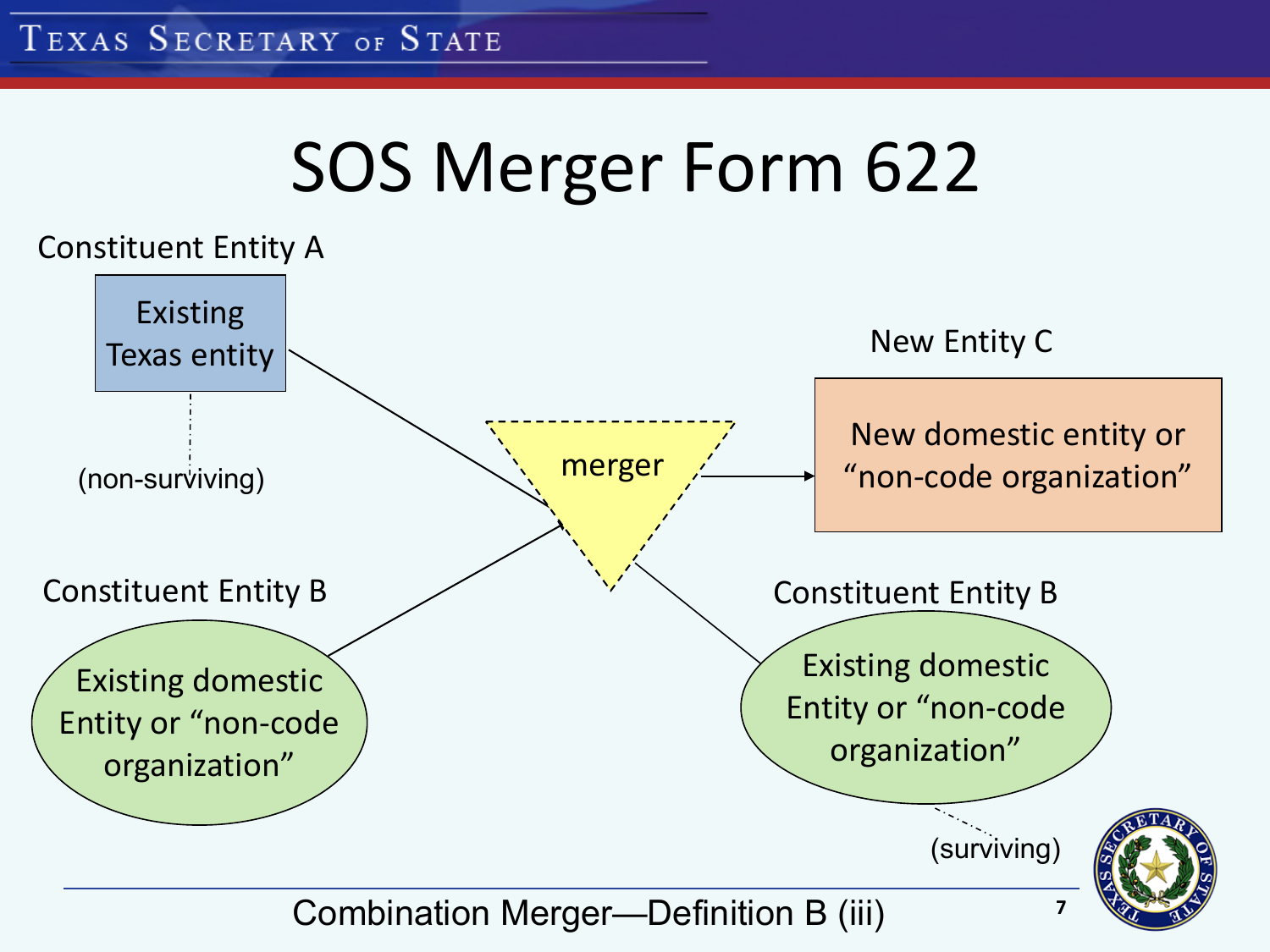# SOS Merger Form 622

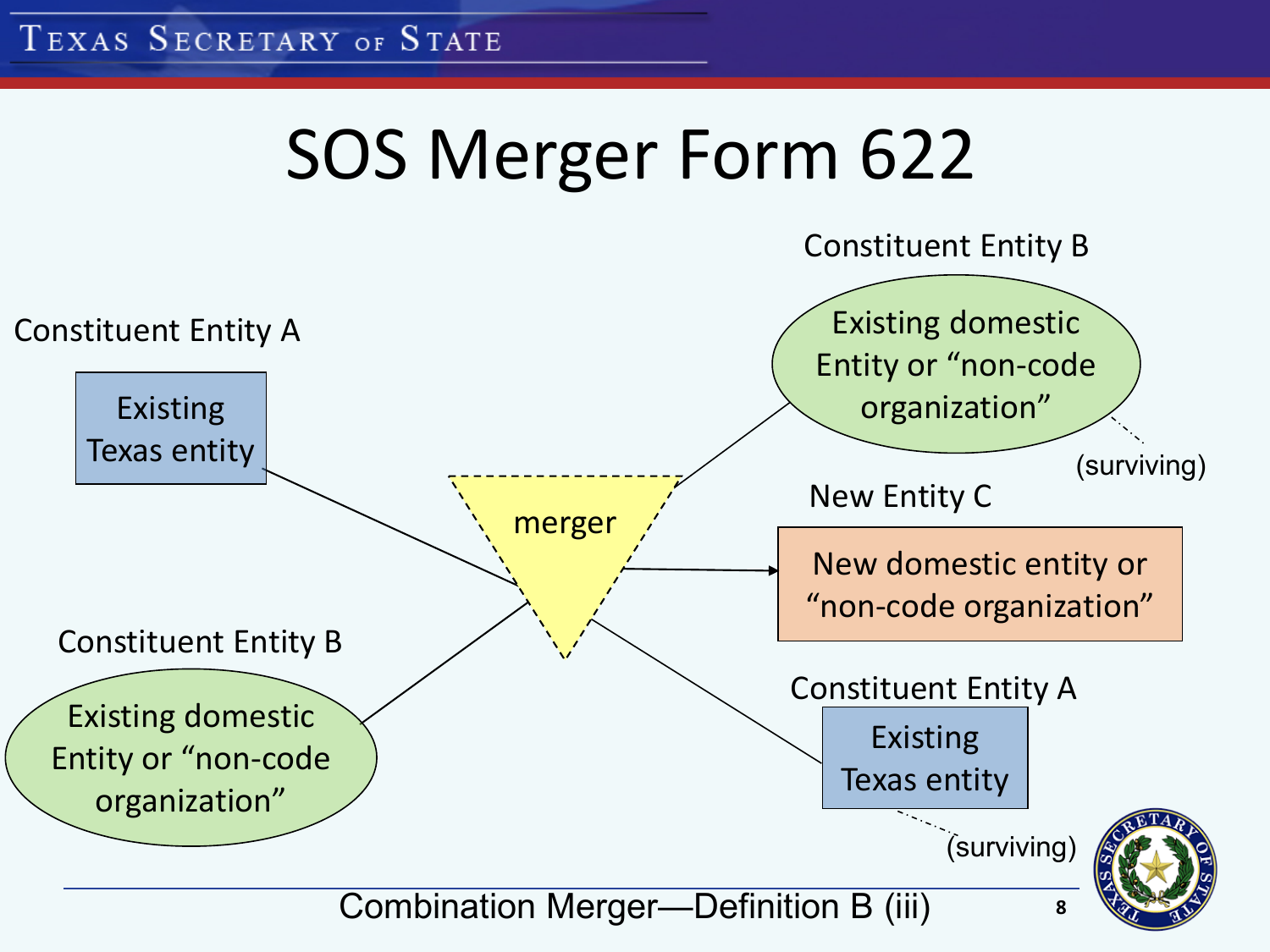# Merger Defined

 $\triangleright$  Section 1.002(55) BOC (A) The division of a domestic entity into: (i) Two or more new domestic entities or other organizations; or

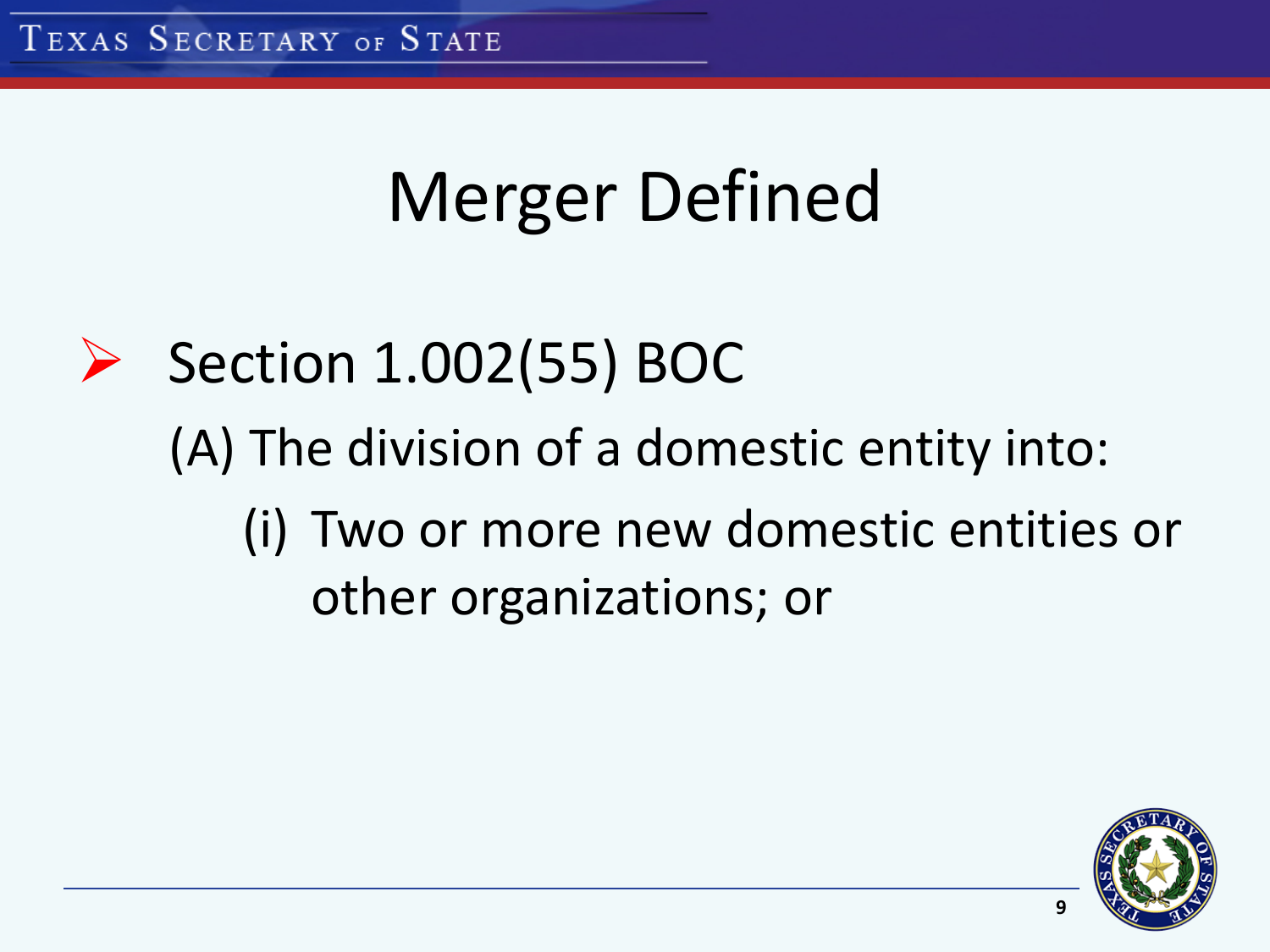



Divisive Merger—definition A (i)

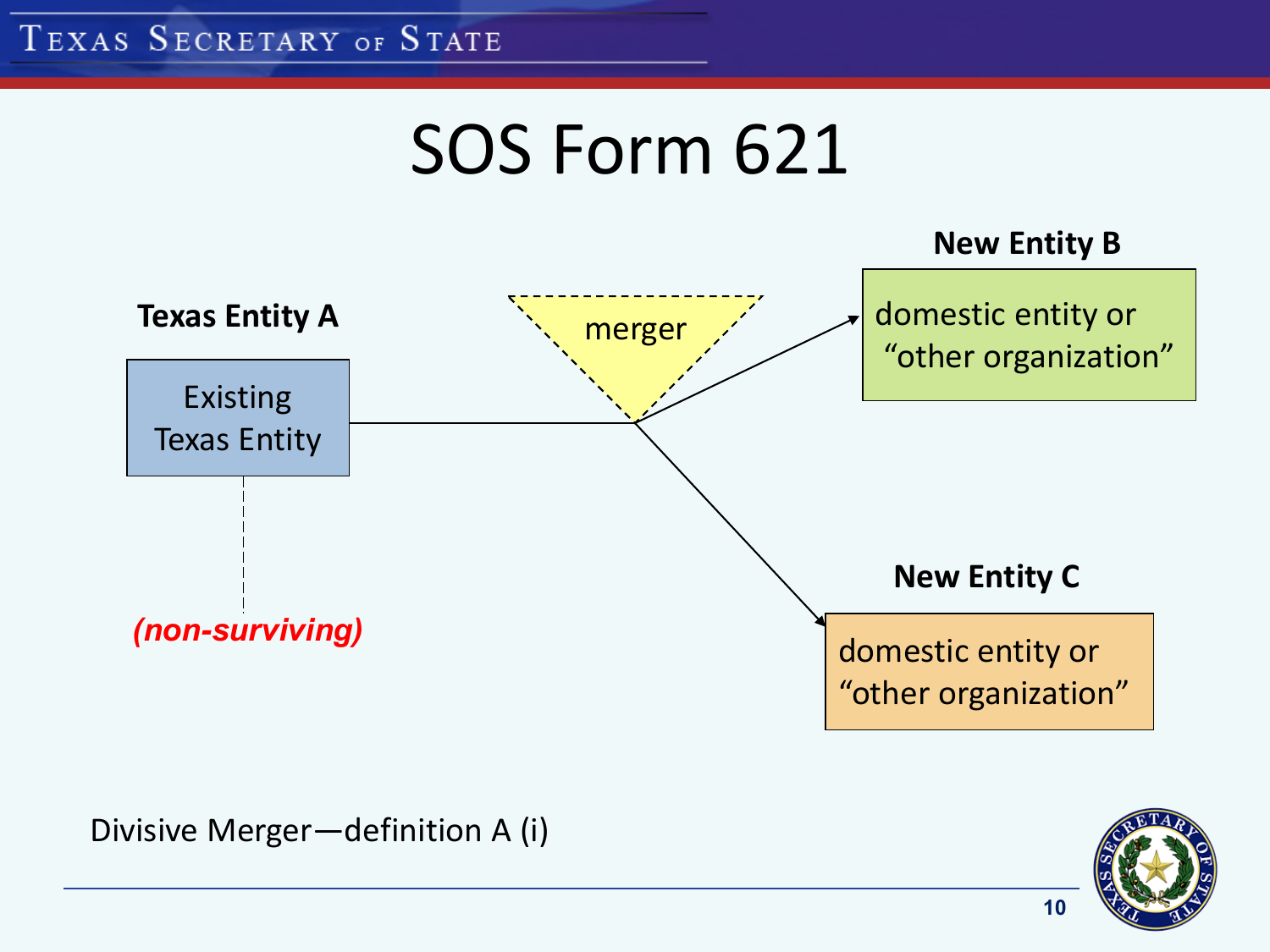# Merger Defined

- $\triangleright$  Section 1.002(55) BOC (A) The division of a domestic entity into:
	- (i) Two or more new domestic entities or other organizations; or

(ii) A surviving domestic entity and one or more new domestic or foreign entities or non-code organizations.

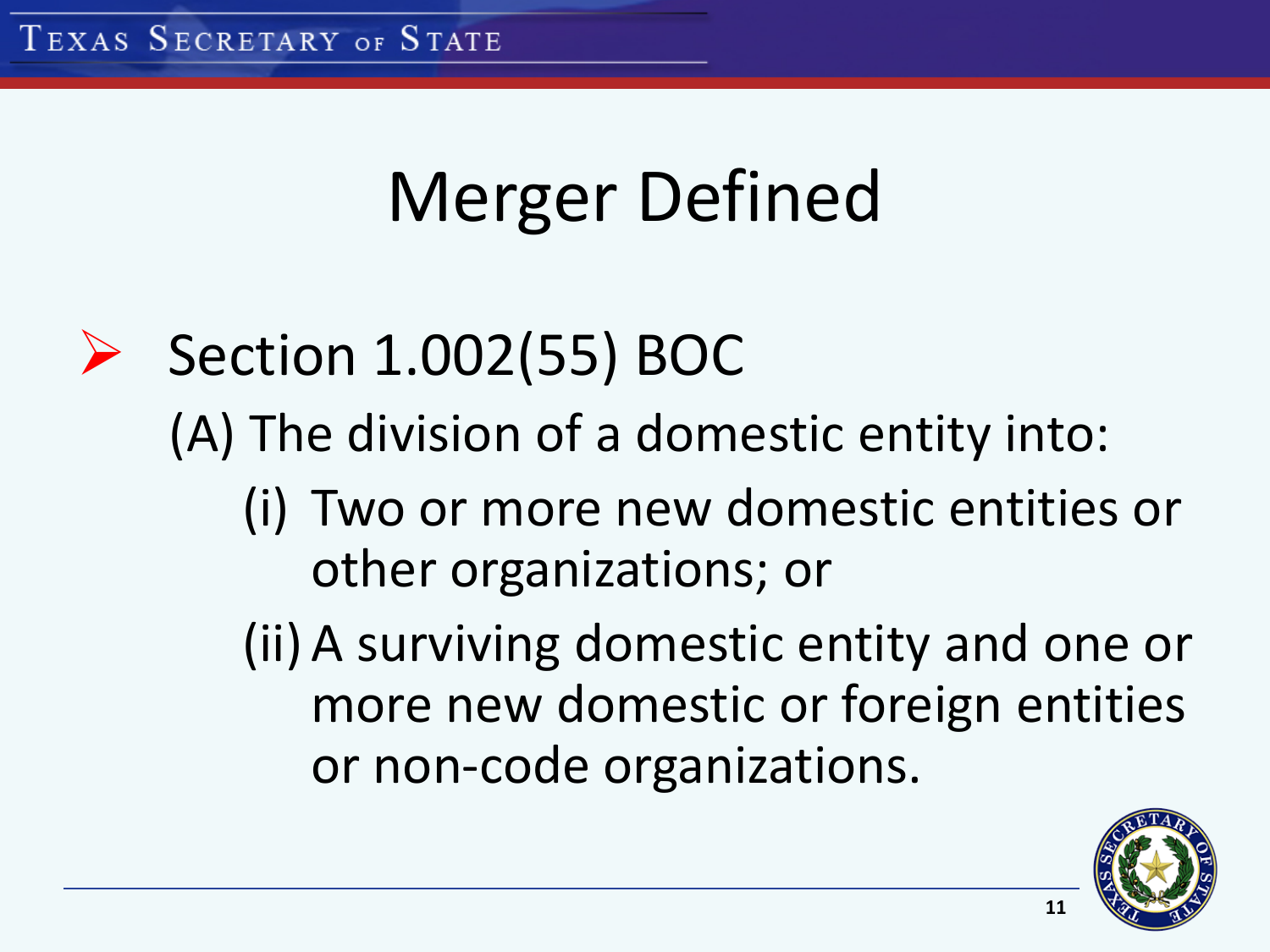### SOS Form 621



**12**

Divisive Merger—definition A (ii)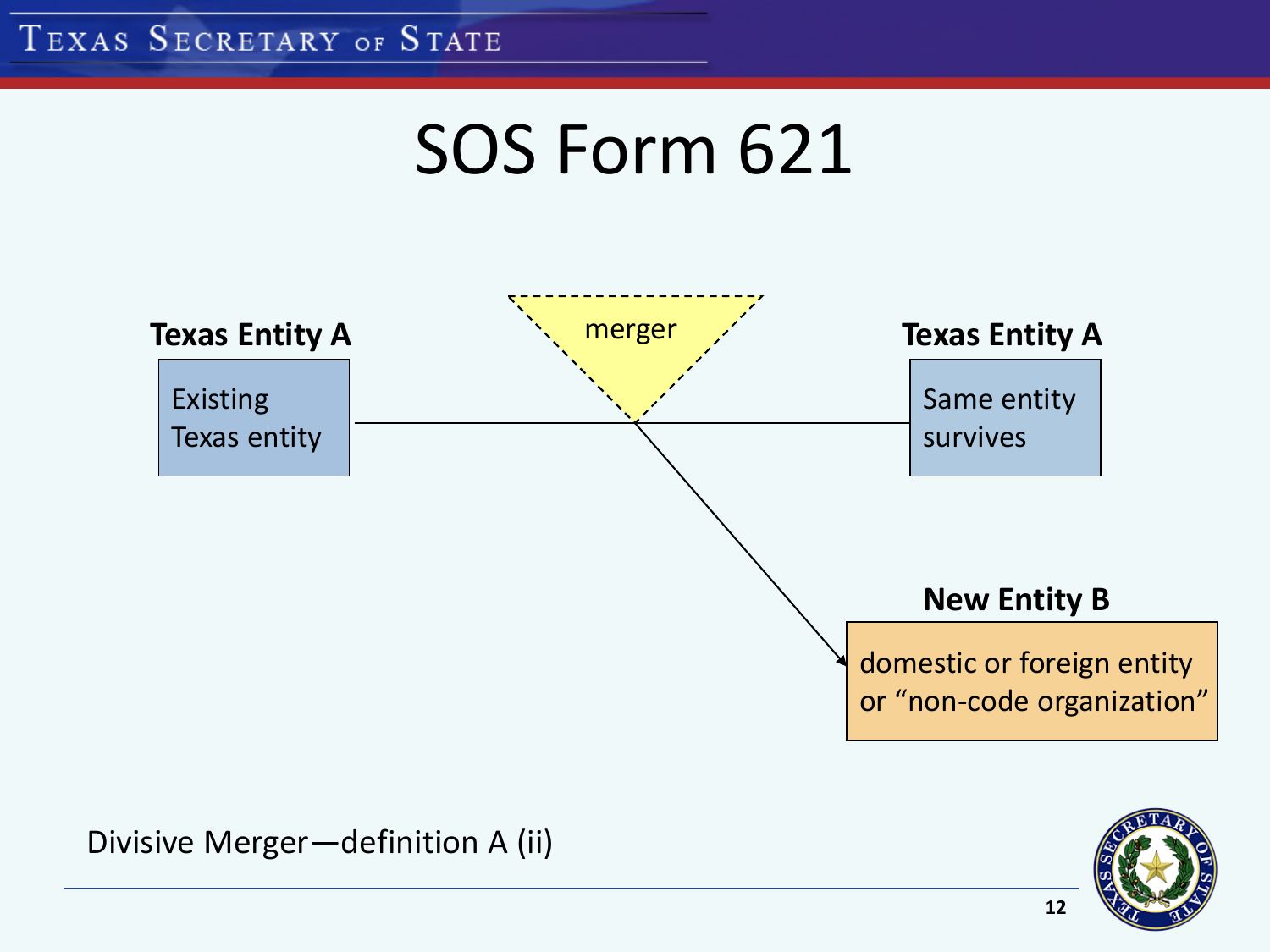## A Comparison

| <b>Authorized</b><br><b>Transactions</b>                          | <b>TBOC</b> | <b>Delaware</b>           | <b>META</b>               |
|-------------------------------------------------------------------|-------------|---------------------------|---------------------------|
| More than 1<br>surviving entity                                   |             | $\boldsymbol{\mathsf{X}}$ | $\boldsymbol{\mathsf{X}}$ |
| All parties may<br>survive merger                                 |             | $\boldsymbol{\mathsf{X}}$ | $\boldsymbol{\mathsf{X}}$ |
| Creation of new<br>resulting entity,<br>plus surviving entity     |             | $\boldsymbol{\mathsf{X}}$ | $\boldsymbol{\mathsf{X}}$ |
| Division of 1 pre-<br>existing entity, into<br>2 or more entities |             | $\boldsymbol{\mathsf{X}}$ | $\boldsymbol{\times}$     |

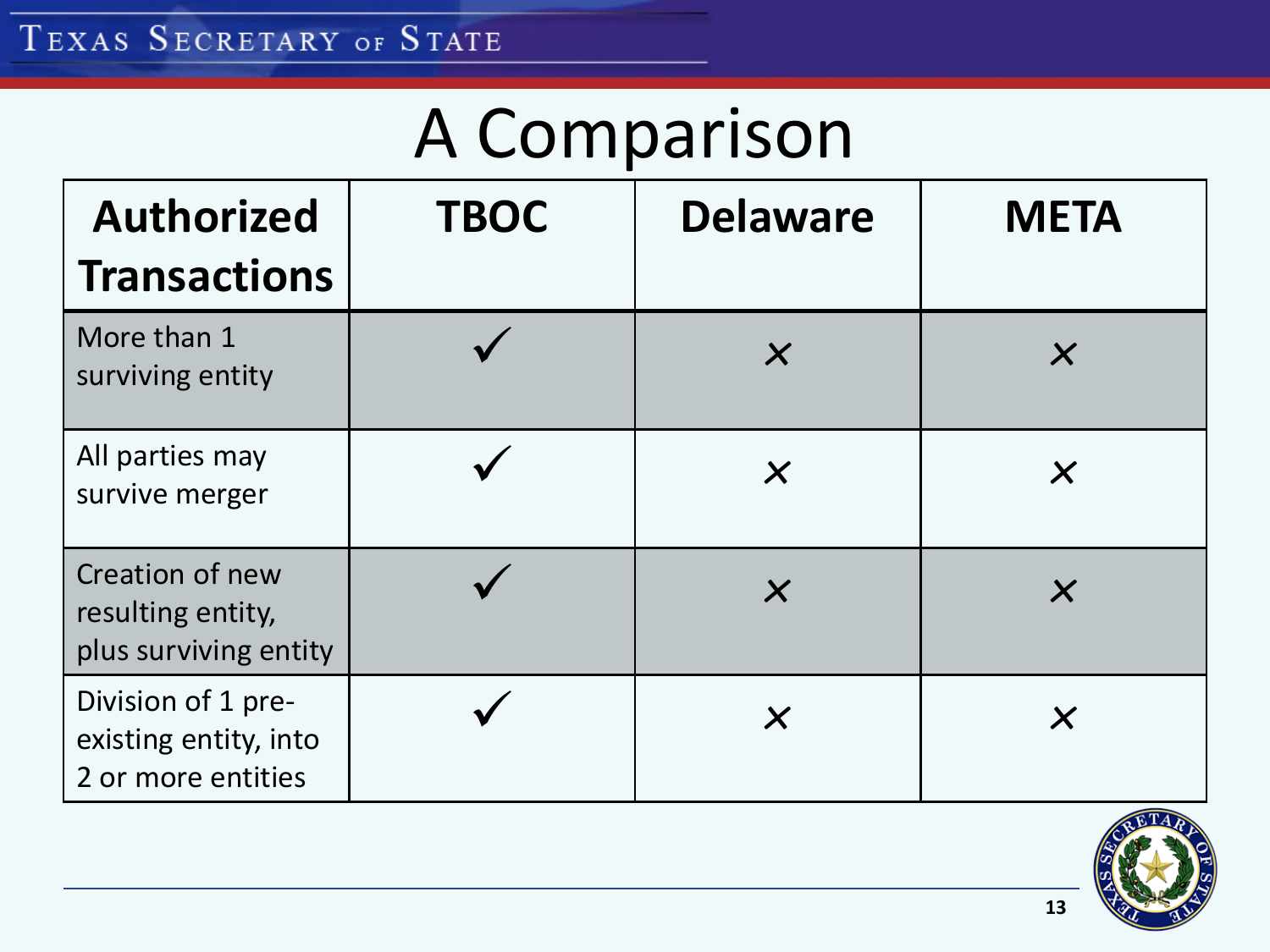### Frequently Asked Questions

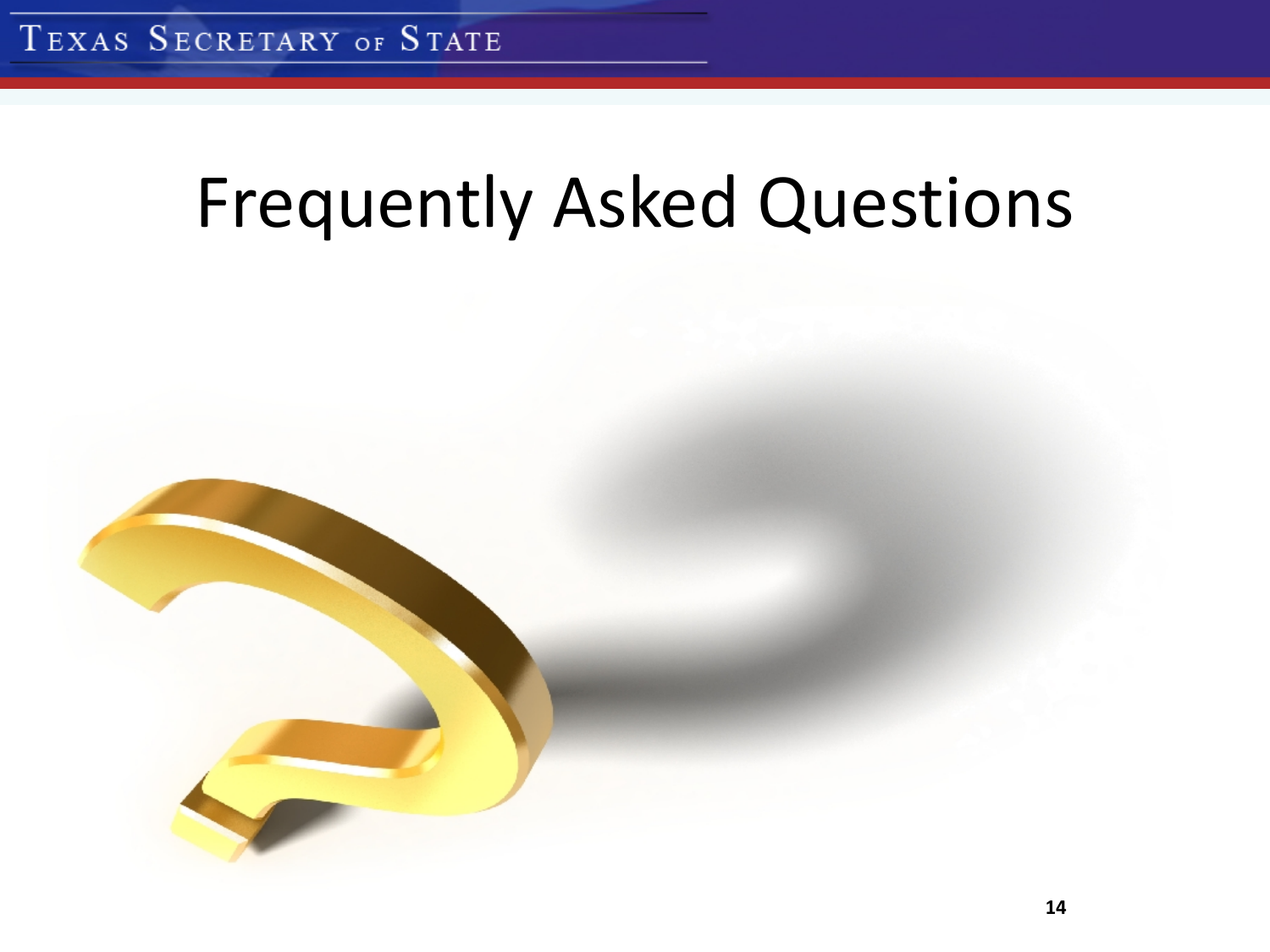### Divisive Merger Questions & Issues

Q: Can a foreign entity use the divisive merger provisions to create a Texas entity into which it will merge?



*A*: No. By definition, a divisive merger cannot be used by a foreign entity to create a Texas entity into which to merge.

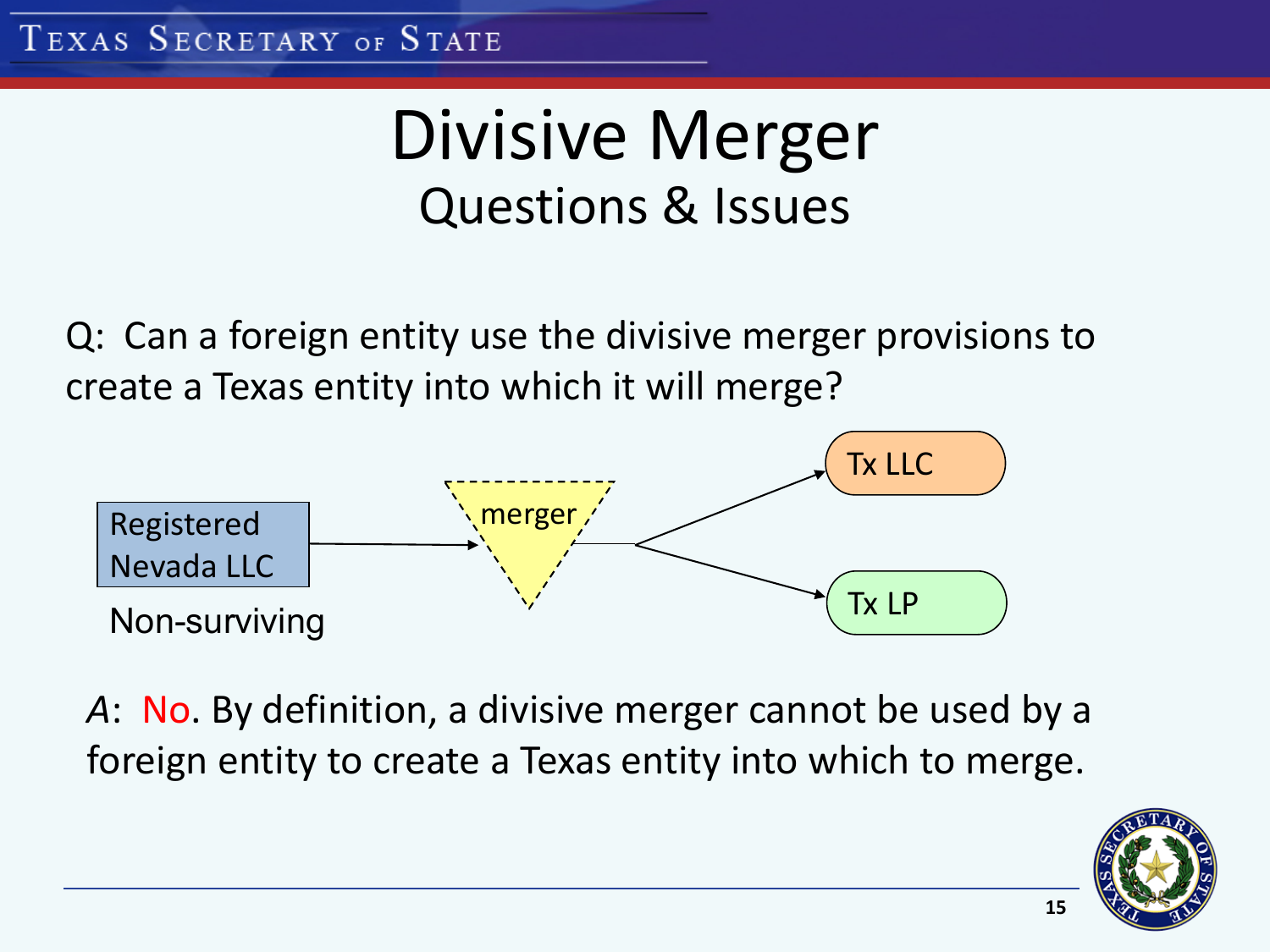### Divisive Merger Questions & Issues

Q: Can a Texas general partnership use the divis ive merger provisions?



*A*: Yes. Although a general partnership is not a filing entity, it is a domestic entity that may engage in a divisive merger. In the scenario shown, a certificate of merger *would* be filed with SOS.

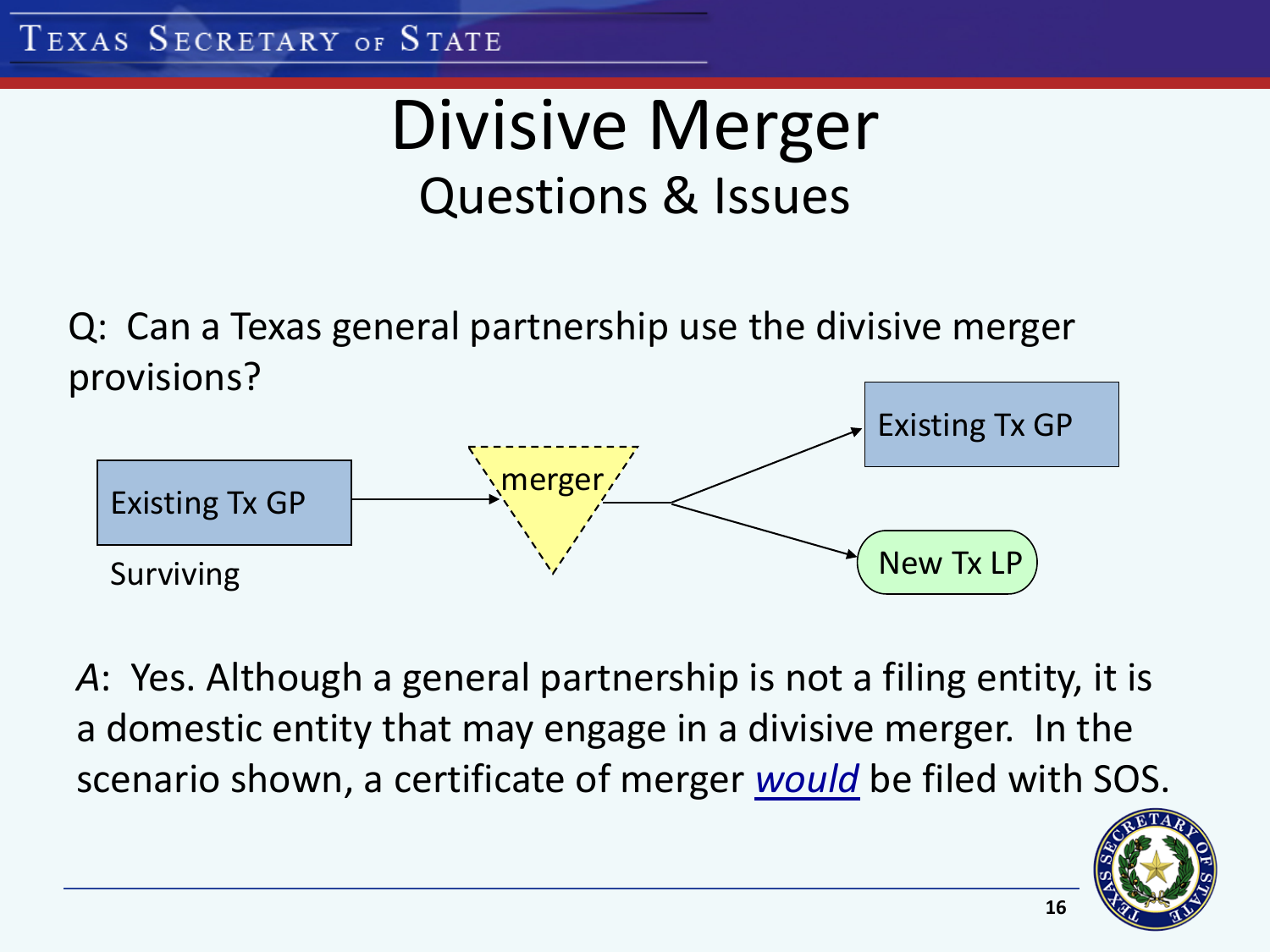### Merger Questions & Issues

Q: The plan of merger creates a new Texas filing entity and I need to attach a Certificate of Formation to my Certificate of Merger. Can I use an SOS form?

*A*: Yes. However, the certificate of formation must include the statement that the entity is formed under a plan of merger. This statement is not contained in a secretary of state form, but should be included in the "Supplemental Provisions" section of the form.

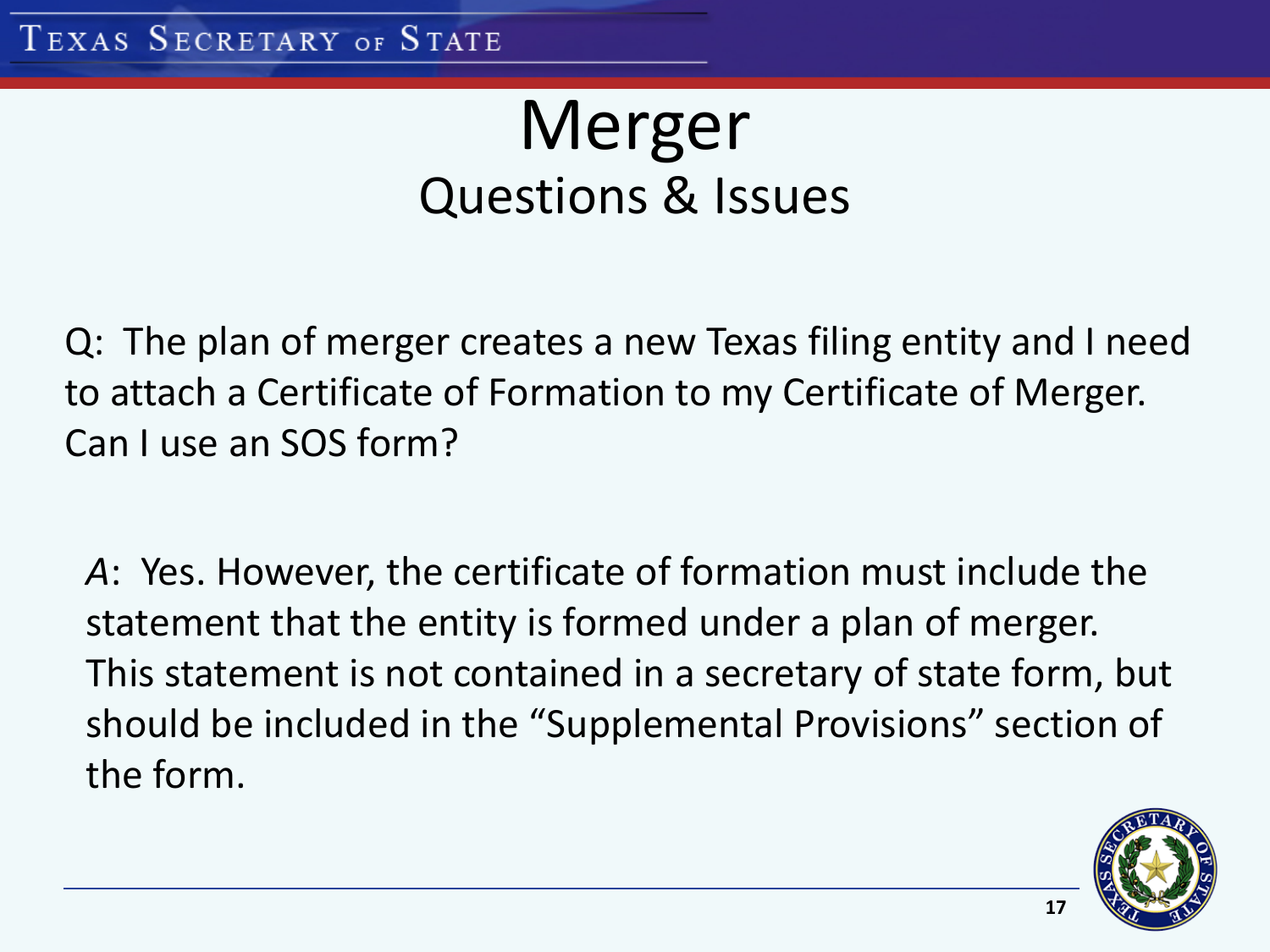## Common Errors and Other Issues

- Amendments to surviving entity
- Execution
- Delayed Effectiveness Issues
- Post-merger filings

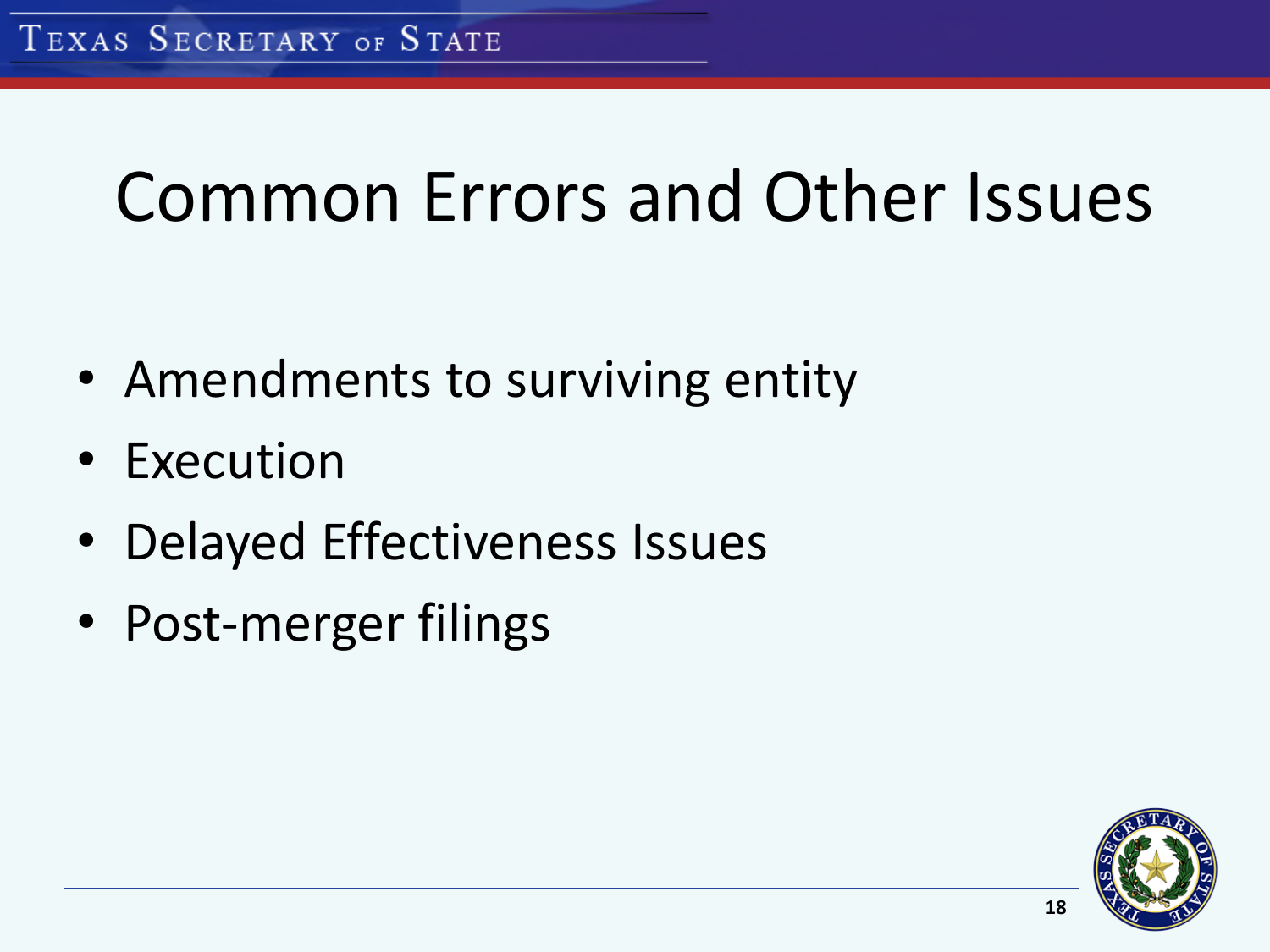**Mergers** *Errors to Avoid*

- §10.004—A plan of merger may include amendments to the governing documents of any surviving entity.
- *Do not* include a statement that the survivor is amending and restating its formation instrument or attach an "Amended and Restated" certificate of formation for a surviving filing entity.

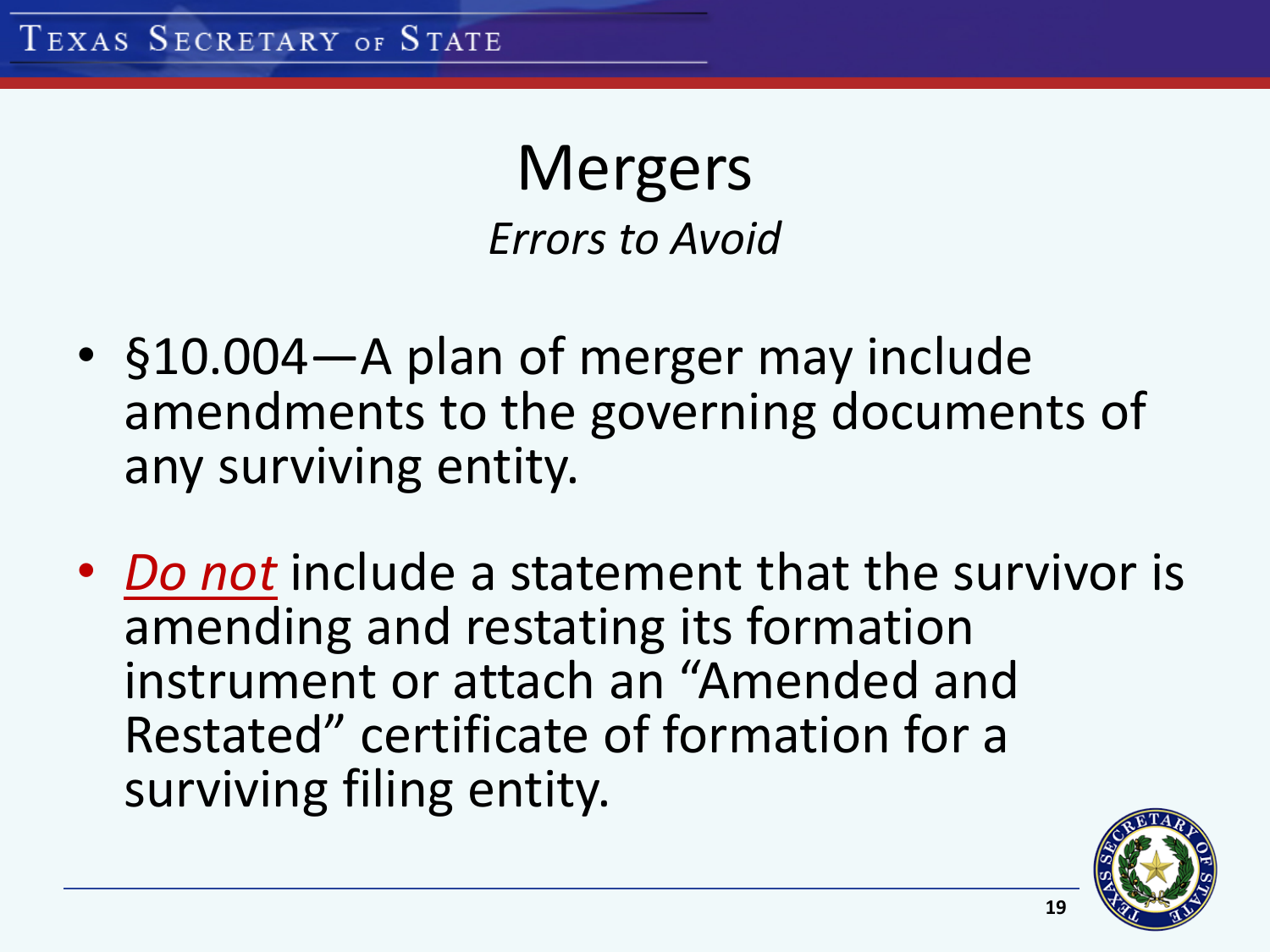## Signature Issues

- Divisive Mergers (Form 621)
	- By an authorized managerial official of the preexisting Texas entity
- Combination Mergers (Form 622)
	- By an authorized managerial official or representative of **each** organization that is a party to the merger.
- Short-Form Parent/Sub Mergers (Form 623)
	- By a managerial official of Parent organization

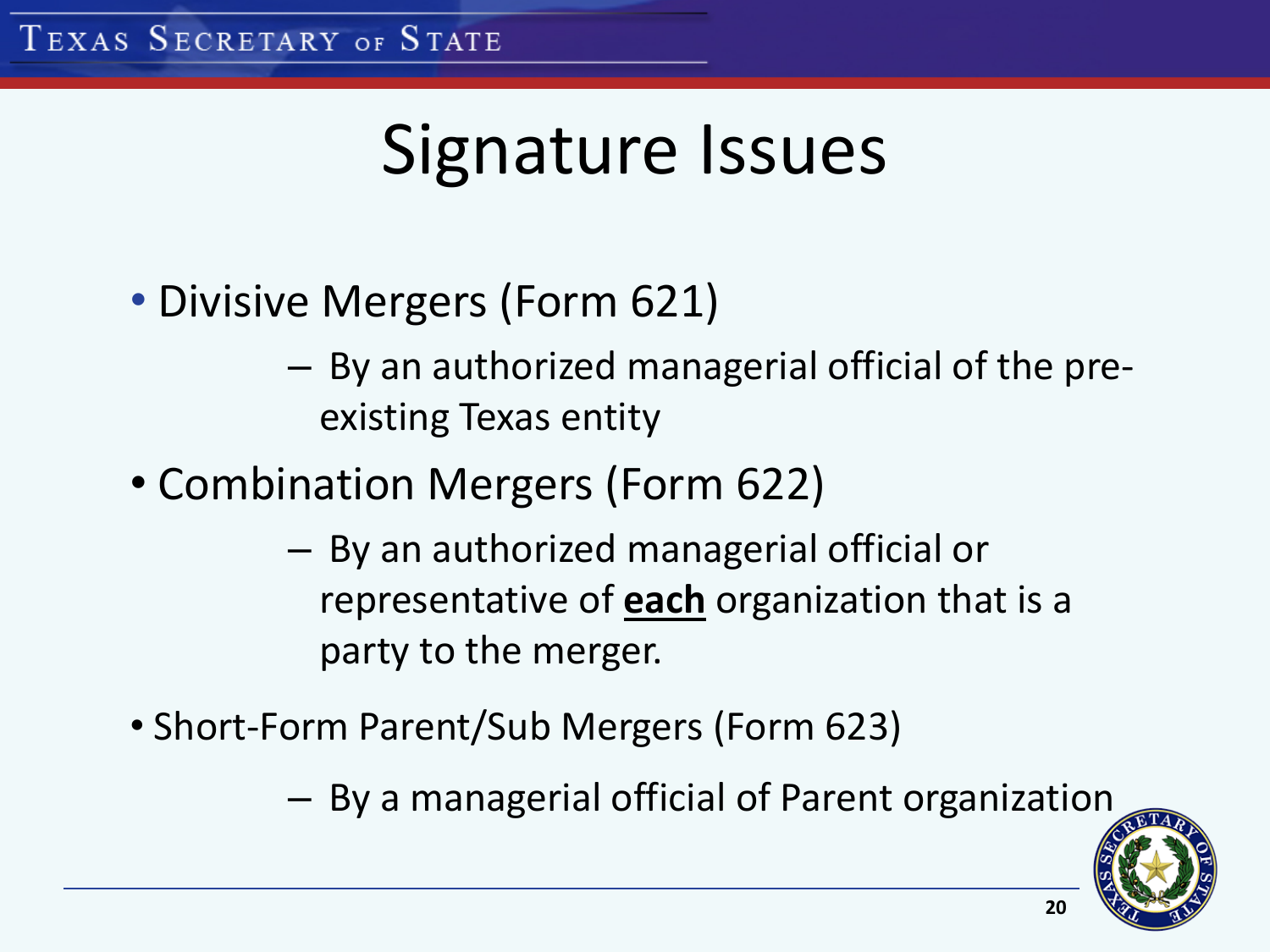## Delayed Effectiveness Issues

- Delayed effective date may not be later than 90 days from the date of signing.
- Delayed effective times may not be stated as 12:00 am, 12:00 pm, midnight or noon.
- Be specific when providing a delayed effective time. Don't state: "Immediately after" or "immediately before" a stated time.

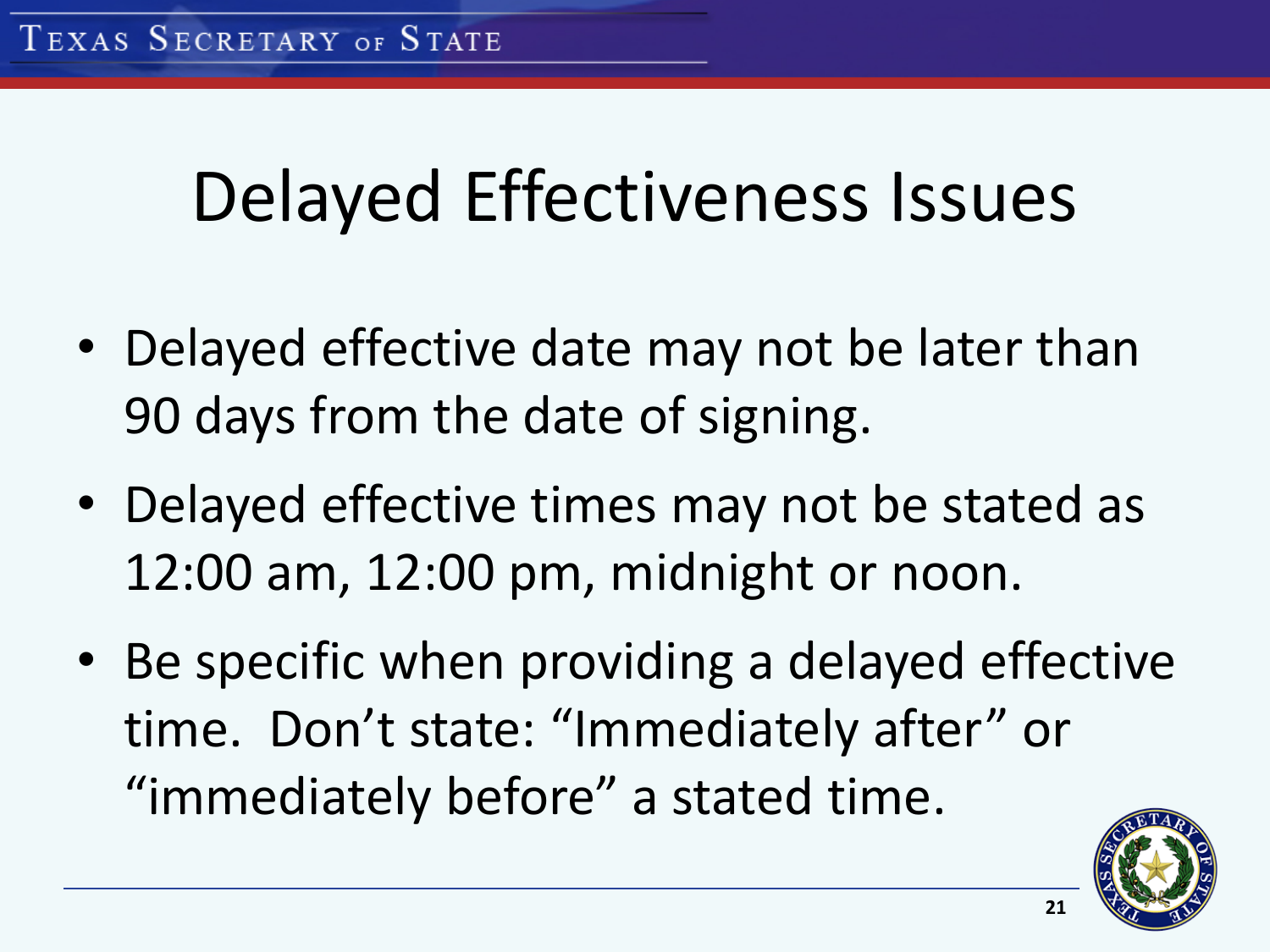### Delayed Effectiveness

- All delayed effective dates and times are recorded as the date and time in the time zone used by filing office—*Central Time*.
- For example, a document with a delayed effectiveness stated as "September 1, 2014, 12:01 am Eastern Time" will be shown as "August 31, 2014, 11:01 pm."

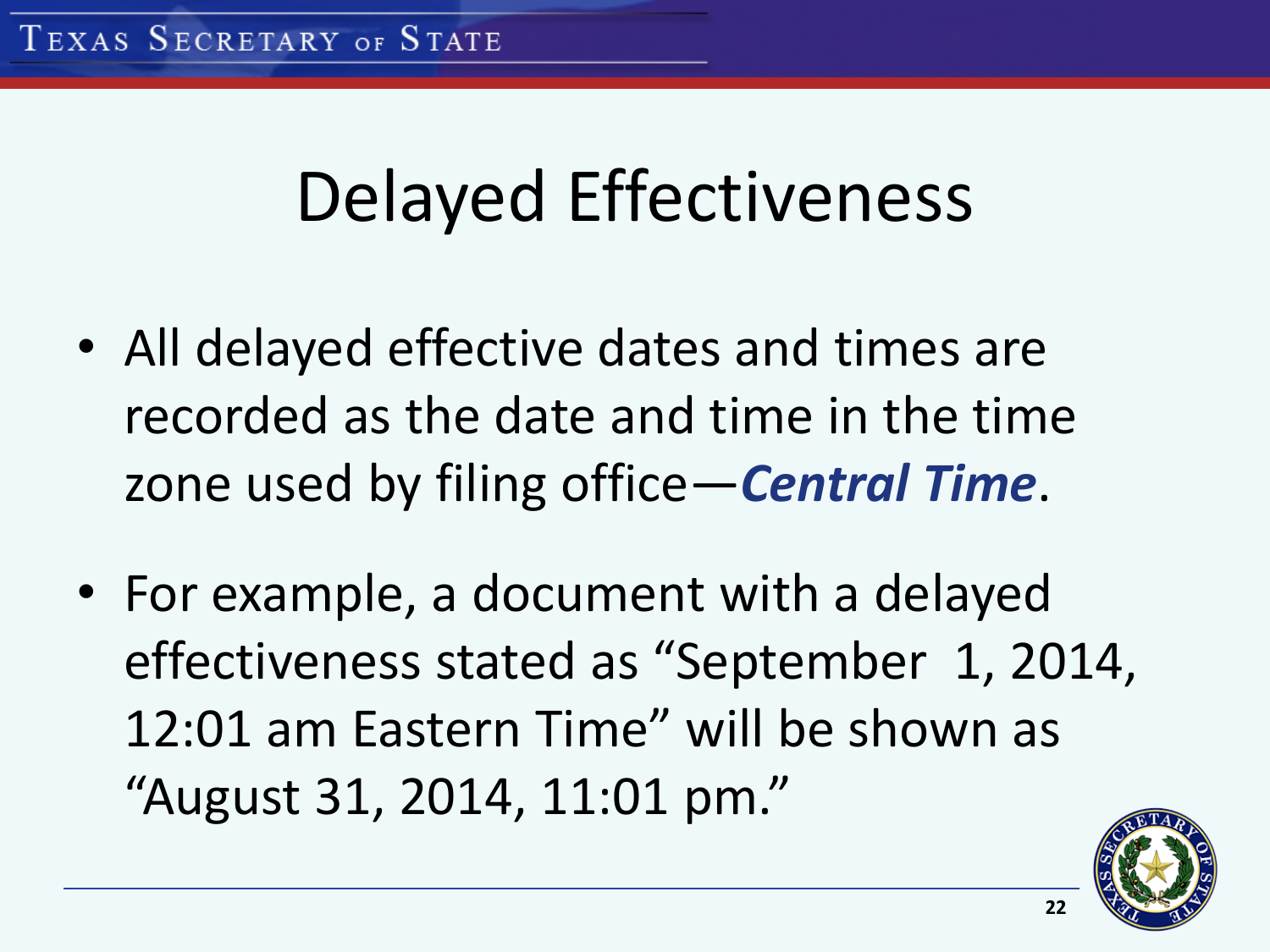## Delayed Effectiveness

- 1 TAC §79.73 SOS updates its computer records and takes action to make the changes effected by the filing instrument as of the day of filing.
- If you need a Certificate of Existence for a closing, please note that a Certificate of Fact—Status will reflect what is evidenced in the SOS's database at the time of generation of the certificate.

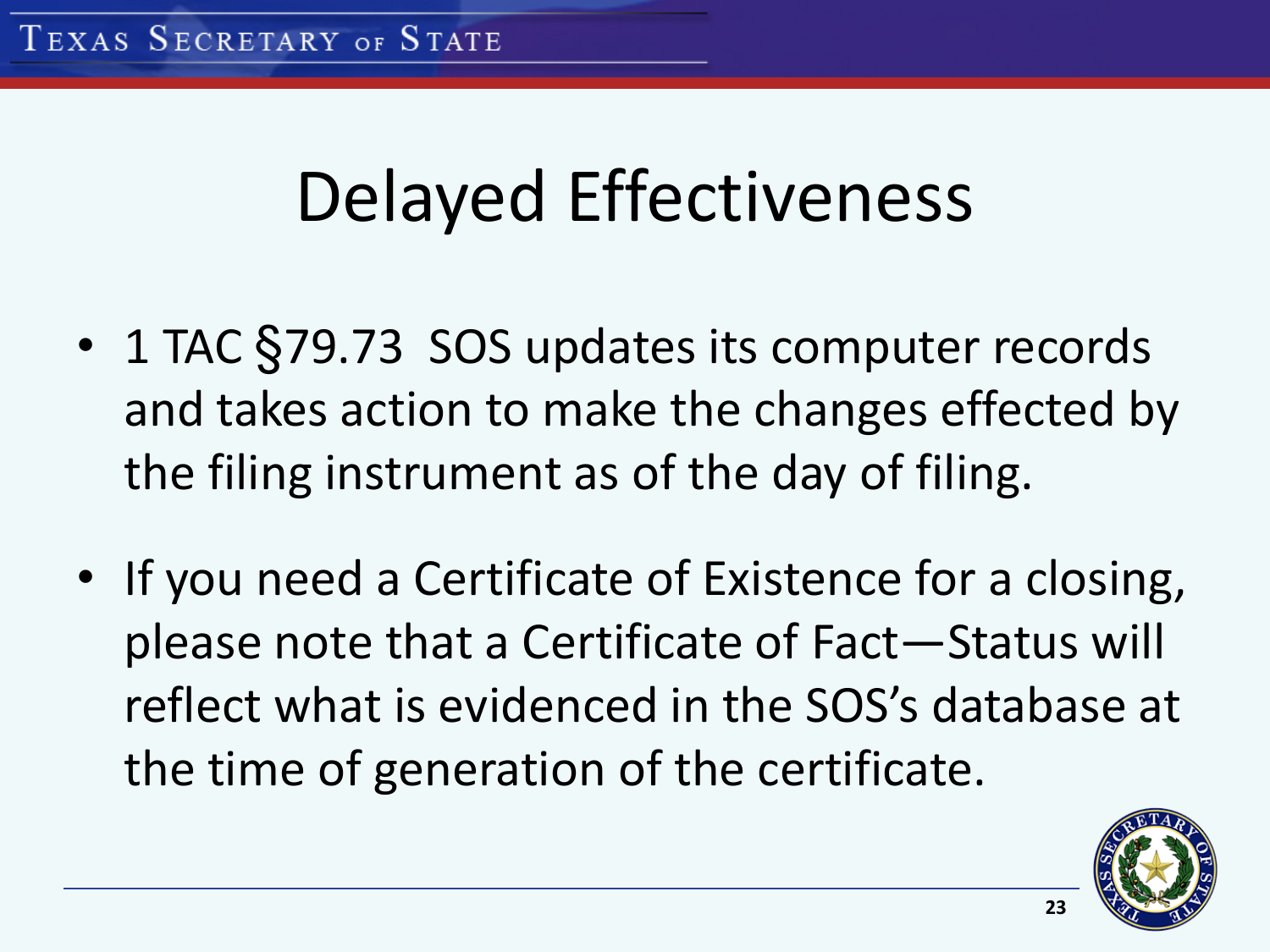# Other Reasons for Rejection

- Omission of language of §10.151(b) (3) approval statement
- Tax clearance issues
- Identifying merging domestic entity as LLP without including organizational form of underlying partnership

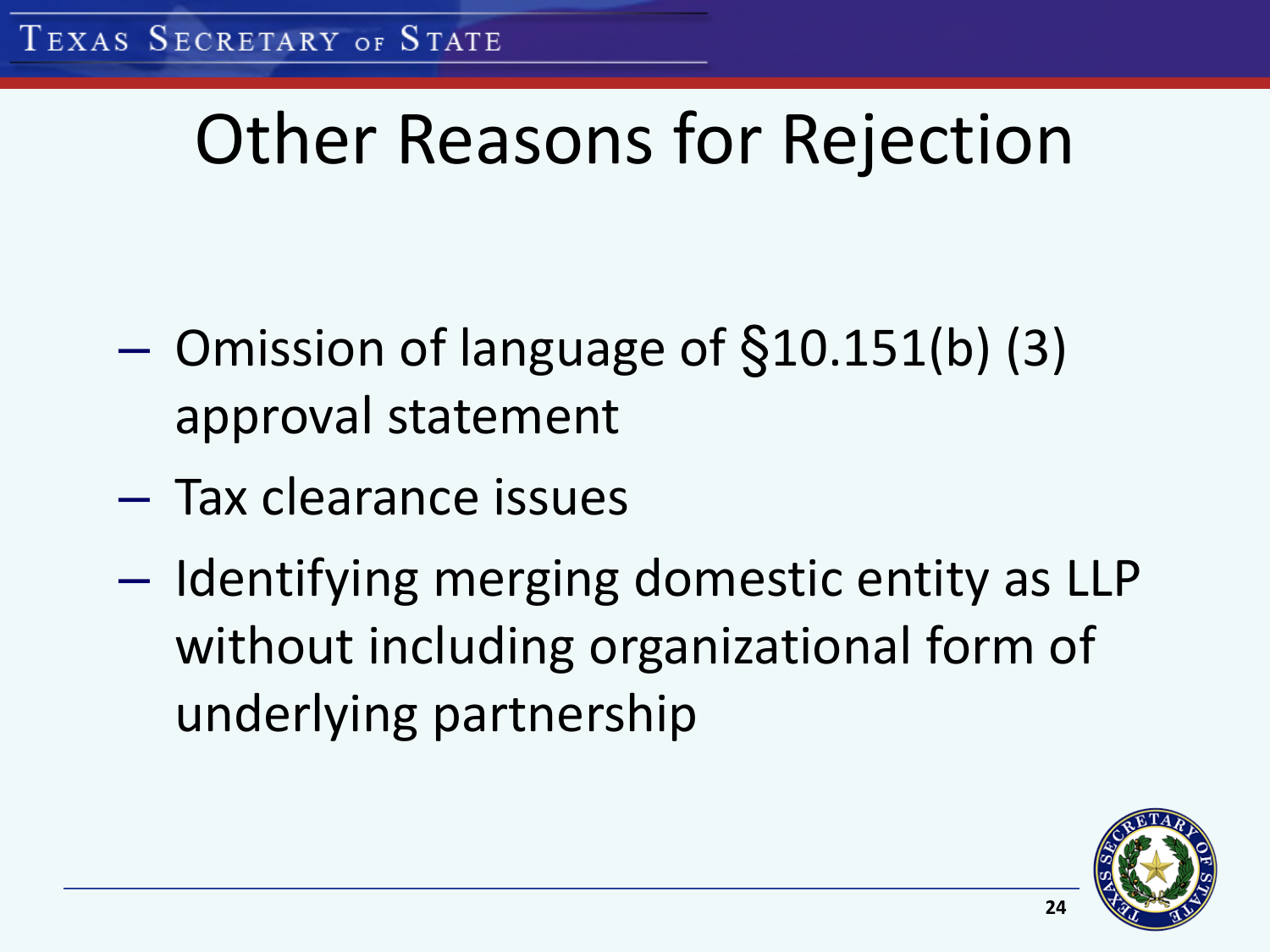# Foreign Merging Entity Tax Issues

- If the foreign entity is registered with this office to transact business in Texas, a tax certificate or the alternative language in § 10.153(2) is required.
- If the foreign entity is not registered with this office, a tax certificate is not required.